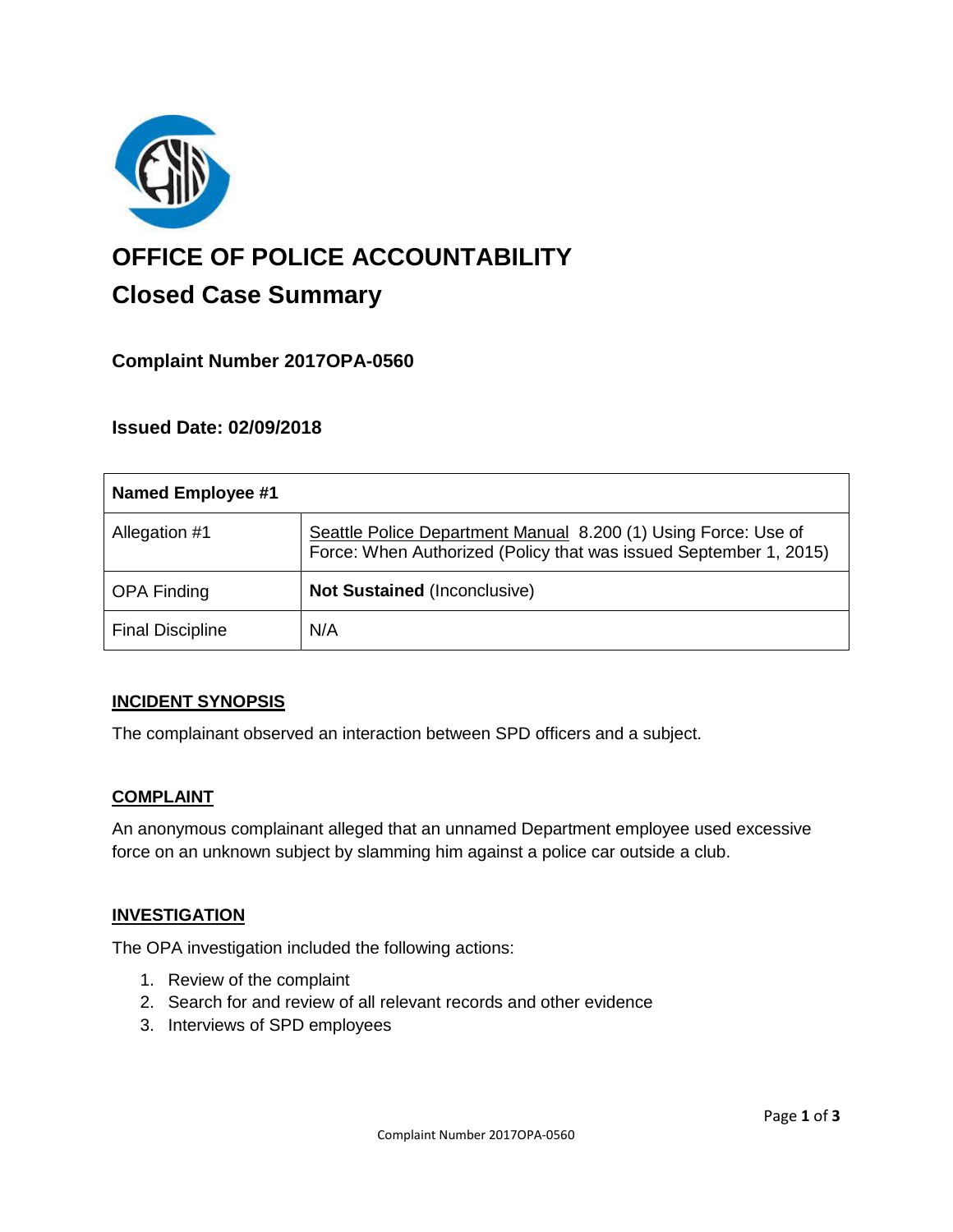## **ANALYSIS AND CONCLUSION**

An anonymous complainant made a complaint of excessive force to OPA via an electronic submission. The anonymous complainant indicated that she observed a white male, who appeared to her to be approximately 22 years old, "acting disruptive" and getting "in the face of…police officers." The anonymous complainant reported that a "buff" officer repeatedly pushed the subject, who was described as "very skinny and petite looking," down the street towards a marked patrol vehicle. The subject was arguing with the officer, but the officer was pushing the subject "like a rag doll." Once the officer and the subject reached the patrol vehicle, the officer slammed the subject against the vehicle. Aside from indicating that the officer who allegedly utilized force was "buff," no further description of this officer was provided in the complainant. Moreover, as the complaint was made anonymously, OPA was not able to conduct an interview of the complainant to learn more details about this incident and the involved officer.

During its investigation, OPA performed a GPS search to attempt to determine the identity of the unknown employee referenced in the complaint. OPA searched for those incidents, if any, that were documented as occurring at the relative time and location of the force detailed in the complaint. This search yielded four incidents; however, none of these incidents appeared to be related to the incident outlined in the complaint. These incidents and the lack of a nexus between them and the allegations set forth in the complaint are outlined more fully in the Case Summary.

After a request from the Interim OPA Auditor for additional investigation, OPA again performed a GPS search that yielded similar results. OPA identified one additional police vehicle that was in the general location during that time frame, but this vehicle drove through and did not stop in the vicinity. This indicated that this vehicle and the officers therein were not involved in this incident.

Lastly, OPA interviewed the seven Department employees who were involved in the four incidents that occurred at the same approximate time and place as the force alleged in the complaint. None of the employees recalled observing an officer employ force in a manner consistent with the allegations in the complaint. Moreover, all of the employees denied themselves doing so. Lastly, these witness employees stated that an incident such as what was described in the complaint would have stood out to them and they would have remembered it had it occurred.

Based on the above investigation, OPA was not able to confirm that this incident occurred or to identify the unnamed employee who allegedly utilized force against the subject. As such, the OPA Director could not determine whether there was a violation of policy in this instance.